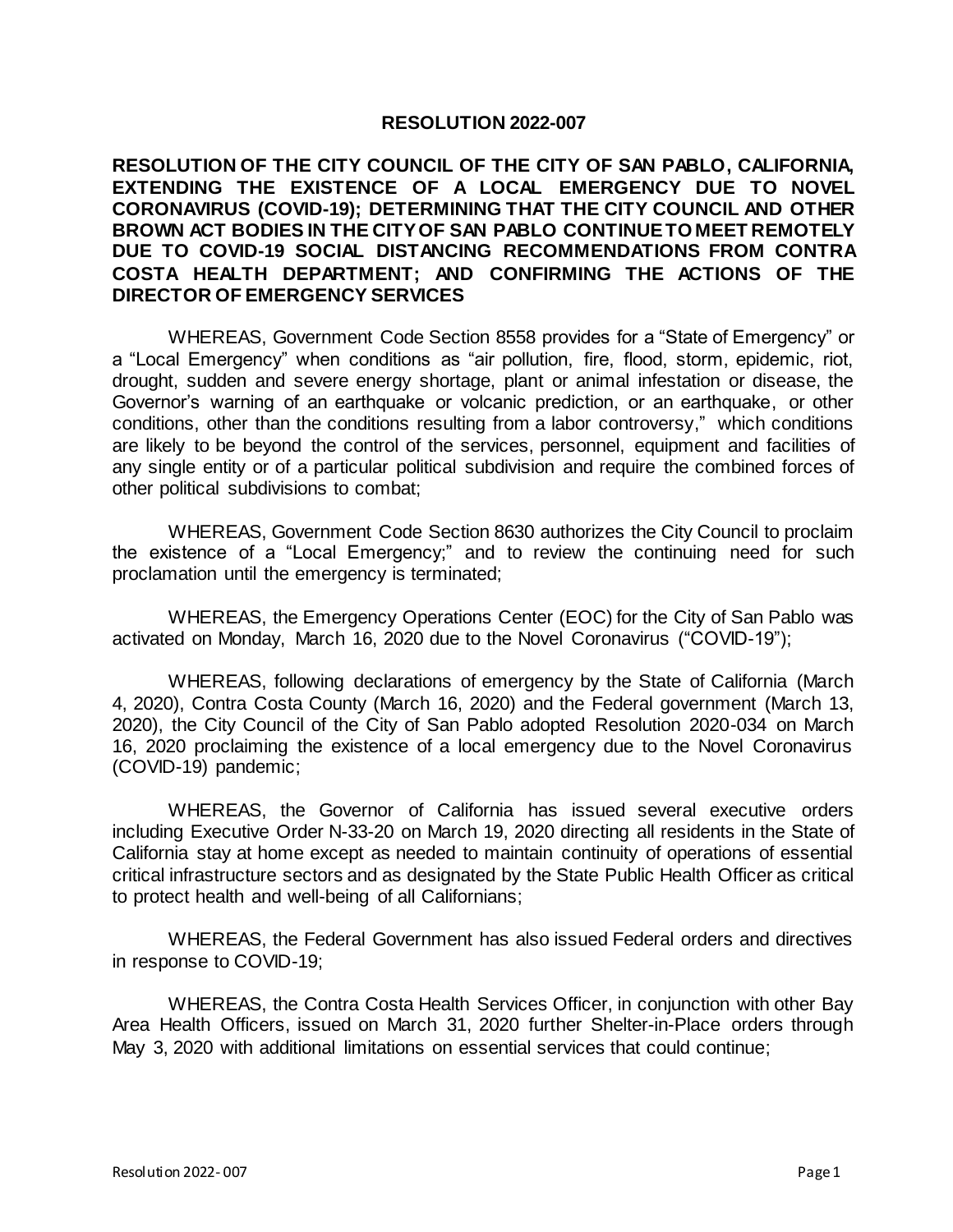WHEREAS, on April 29, 2020, pursuant to Contra Costa Health Department Order No. HO-COVID19-09, the shelter-in-place order was continued until May 31, 2020;

WHEREAS, these governmental actions were taken to "flatten the curve" of the infection rate to avoid overwhelming limited medical resources, especially given the particular challenge with of a high infection rate for asymptomatic individuals; thus, creating "superspreader" events when people are in close proximity;

WHEREAS, on May 18, 2020, pursuant to Contra Costa Health Department Order No. HO-COVID19-14, the shelter-in-place order was continued although allowing some businesses to reopen under certain conditions;

WHEREAS, the Bay Area shelter-in-place order was then extended through May 31, 2020 with the current Contra Costa County Health Department Order dated June 5, 2020 extending the shelter-in-place orders, but with increasing allowance for certain businesses and other activities to occur following certain conditions, recognizing the goals of the Governor's announcement on May 4, 2020 of a "Roadmap for Recovery";

WHEREAS, on July 5, 2020, Contra Costa Health Services Officer issued Order HO-COVID19-22 generally requiring members of the public and workers to wear face coverings when less than 6 feet away from any person who is not a member of the individual's household and when inside or on the grounds of any business;

WHEREAS, on July 11, 2020, the Contra Costa Health Services Officer issued HO-COVID19-24 increasing restrictions on high risk activities and businesses due to increasing community transmissions of COVID-19, hospitalizations, illness and positivity rate;

WHEREAS, on July 13, 2020, the California Department of Public Health provided guidance on closure of various sectors because COVID-19 transmission rates continue to rise throughout the State;

WHEREAS, on August 5, 2020, the Contra Costa Health Services issued an updated Mass Isolation Order and on August 26, 2020 issued a revised social distancing order to allow certain business sectors to begin outdoor operations in light of steadying hospitalization and COVID-19 positivity rates in Contra Costa County; and

WHEREAS, on August 28, 2020, the State issued a new Public Health Order dated August 28, 2020 effective August 31, 2020, which created a new tier system of Counties with guidance for business re-openings known as "California's Plan for Reducing COVID-19 and Adjusting Permitted Sector Activities to Keep Californians Healthy and Safe;"

WHEREAS, on September 4, 2020, the County Public Health Department recognized some stabilization in the rate of COVID-19 cases and hospitalization and issued Health Order HO-COVID19-27 to reiterate social distancing, limitations on gatherings and mask requirements, but also to ease restrictions on some gatherings of children, to allow mining and logging operations and to clarify vehicle gatherings;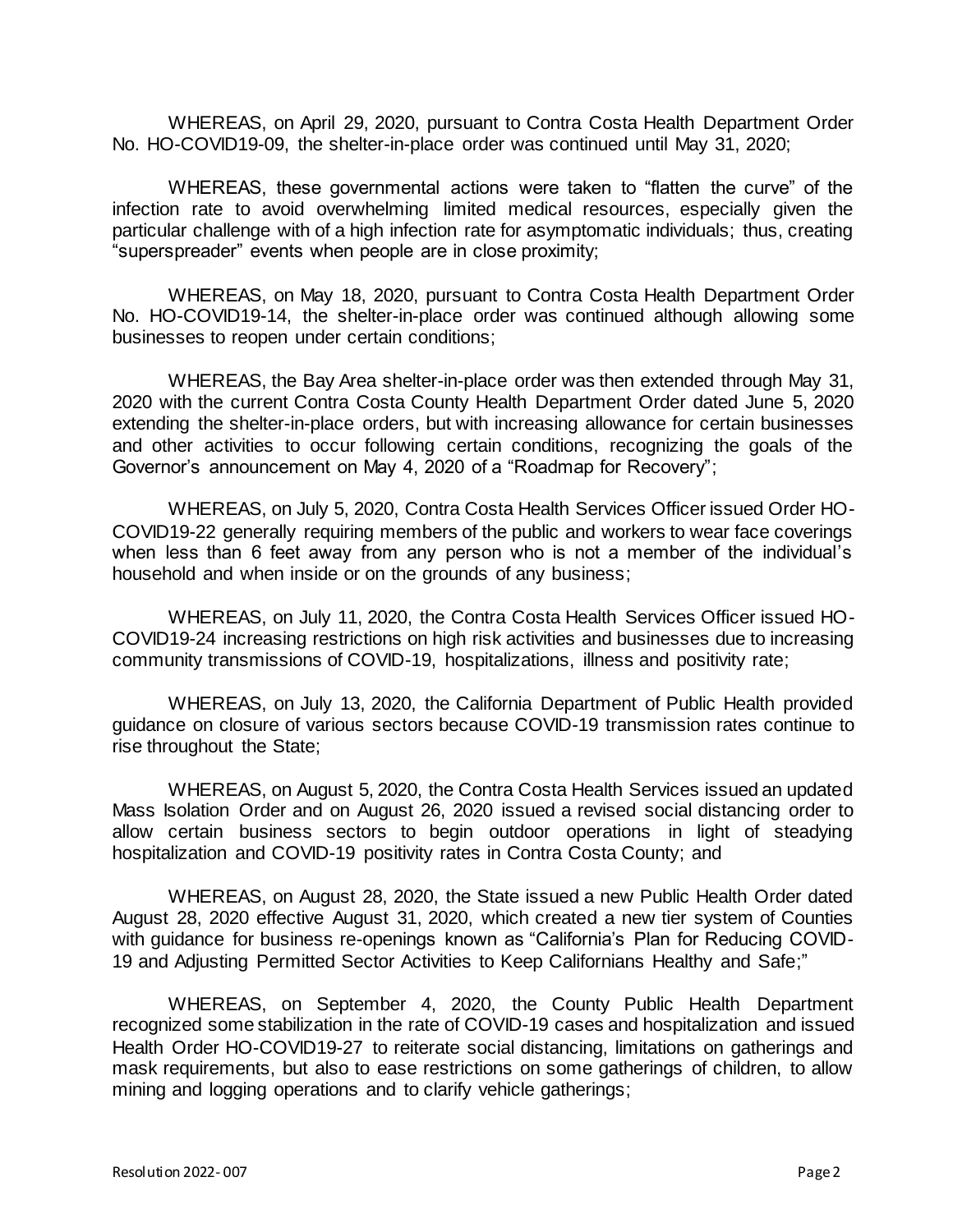WHEREAS, on September 14, 2020, the County Public Health Department issued Health Order HO-COVID19-28 to align with state guidelines for personal care services, cardrooms, racetracks and professional sports without live audiences;

WHEREAS, on September 16, 2020, the County Public Health Department issued Health Order HO-COVID19-29 to align with CDC guidelines on quarantining if exposed to someone with COVID-19, including exceptions for health care workers, first responders, and critical infrastructure workers to continue working if certain conditions are met, with such guidance superseded on October 8, 2020, when the County Public Health Department issued Health Order HO-COVID19-32 to update its Mass Quarantine Order to comply with the State of California Public Health Officer's guidance on who is considered a close contact or not;

WHEREAS, on September 29, 2020, the Contra Costa Health Department announced that Contra Costa County had moved into the less restrictive red tier ("substantial" spread of COVID-19) of the State's [four-tiered, color-coded reopening](https://covid19.ca.gov/safer-economy/)  [system;](https://covid19.ca.gov/safer-economy/)

WHEREAS, on October 6, 2020, the State's [Blueprint for a Safer Economy](https://www.cdph.ca.gov/Programs/CID/DCDC/Pages/COVID-19/COVID19CountyMonitoringOverview.aspx) included a "health equity metric" that will also be used to determine a county's tier to ensure California reopens its economy safely by reducing disease transmission in all communities, particularly given higher COVID rates among communities of color;

WHEREAS, as of October 27, 2020, Contra Costa County moved into the orange tier with moderate infections at 4.1 cases per day per 100,000 and 1.9% positive tests; however, the positivity rate in those in the lowest health equity quartile is 3.9%;

WHEREAS, on November 16, 2020, in light of increasing COVID infection and hospitalization rates throughout the United States, including California, twenty-eight counties were moved back into the purple/widespread infection tier 1, including Contra Costa County;

WHEREAS, on December 3, 2020, the California Department of Public Health issued a Regional Stay at Home Order based on the increasing rate of COVID-19 cases, hospitalizations and positivity rates across California;

WHEREAS, the Bay Area Region, including Contra Costa County, implemented the State's Stay at Home Order from December 6, 2020 until January 25, 2021, with the County reverting to the purple-tier of widespread infection;

WHEREAS, on March 15, 2020, the County moved into the red-tier allowing more openings of businesses and schools;

WHEREAS, on April 7, 2021, the County moved into the orange tier (moderate risk of infection) given decreasing cases and hospitalizations and increasing vaccination rates,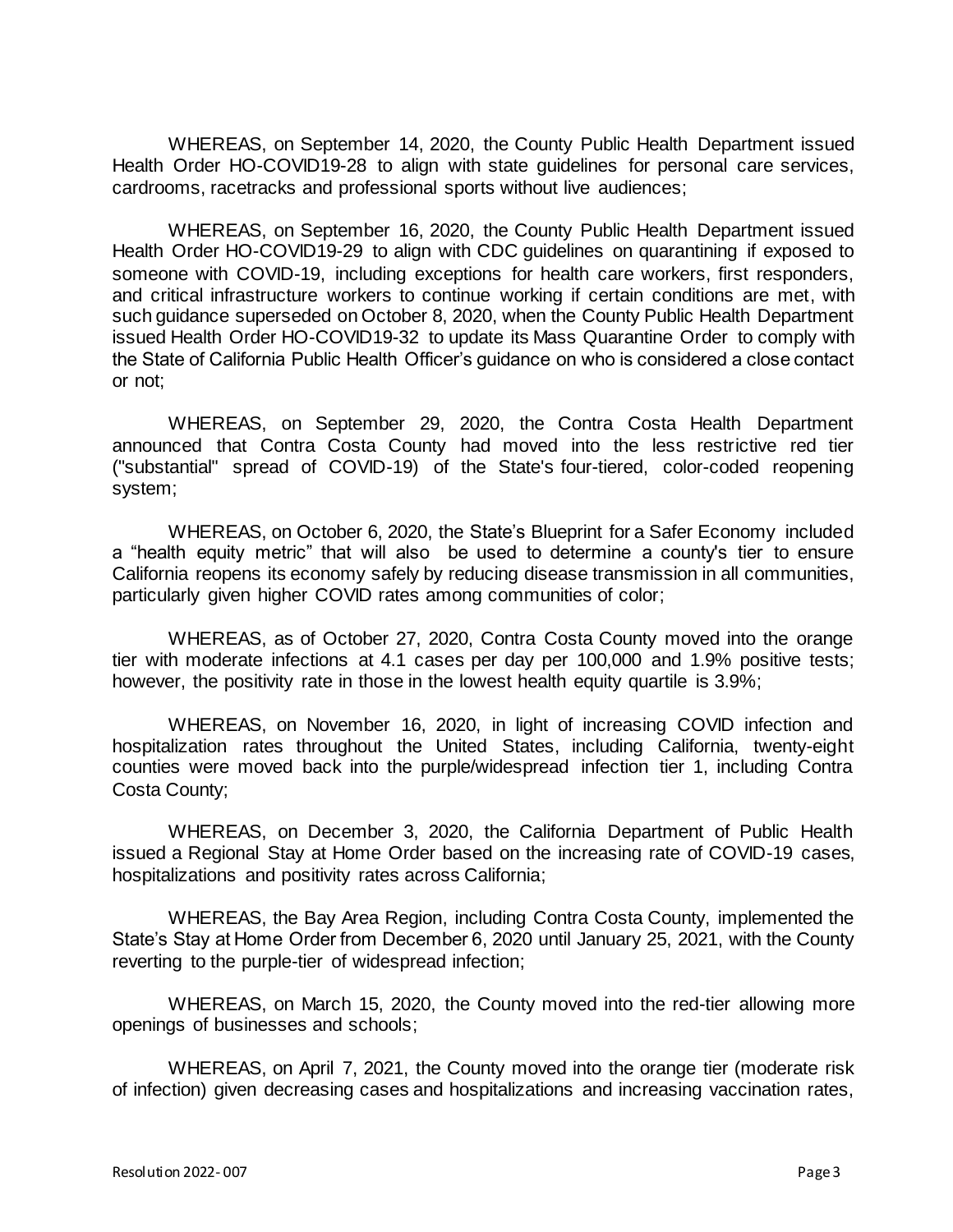allowing additional business and community sectors to open and subsequently aligned with the State's guidelines on the wearing of masks;

WHEREAS, Contra Costa County notified the City on May 5, 2021 that the testing facility at Davis Park would now be run by a State contractor, Logistics Health Incorporated/Optum, and that the County would cover Logistics Health under its insurance and the parties extended the MOU for this use to September 30, 2021 pursuant to a Second Amendment to the Agreement with the County;

WHEREAS, on May 5, 2021, Contra Costa County aligned with the State on relaxing mask requirements, but continued to support some masking requirements through June 15, 2021;

WHEREAS, on June 11, 2021, the State Public Health Officer issued a new Order indicating that on June 15, 2021, the State will move "Beyond the Blueprint for a Safer Economy" and eliminate the color-coded tier system for counties, along with further mask guidance with CalOSHA developing new workplace COVID-19 regulations;

WHEREAS, on July 16, 2021, due to increasing case and hospitalization rates, the Contra Costa Health Officer along with other Bay Area Health Officers recommends that everyone consider wearing face coverings whenever they enter indoor public spaces, regardless of their vaccination status;

WHEREAS, on September 9, 2021, the federal government announced that all employers with more than 100 employees would be required to ensure that their workplace is fully vaccinated or that unvaccinated employees provide proof of a negative test weekly;

WHEREAS, Assembly Bill 361 was passed to allow teleconferencing during a proclaimed state of emergency in certain circumstances, including if State or local officials have imposed or recommended measures to promote social distancing (e.g. during a pandemic);

WHEREAS, on September 20, 2021, Contra Costa Heath Services Department provided recommendations for safely holding public meetings given the COVID-19 pandemic signed by Health Officer Chris Farnitano, MD with the Department's primary recommendation is: "On-line meetings (teleconferenced meetings) are strongly recommended as those meetings present the lowest risk of transmission of SARS-CoV-2, the virus that causes COVID-19";

WHEREAS, under County Health Order HO-COVID19-60 dated December 27, 2021, Emergency First Responders are now required to have a COVID-19 booster to be deemed "fully vaccinated" or undergo weekly testing;

WHEREAS, due to increasing infection rates (County transmission level is back to red-high) and increasing hospitalization rates, masks are required in all indoor public settings regardless of vaccination status as of December 28, 2021;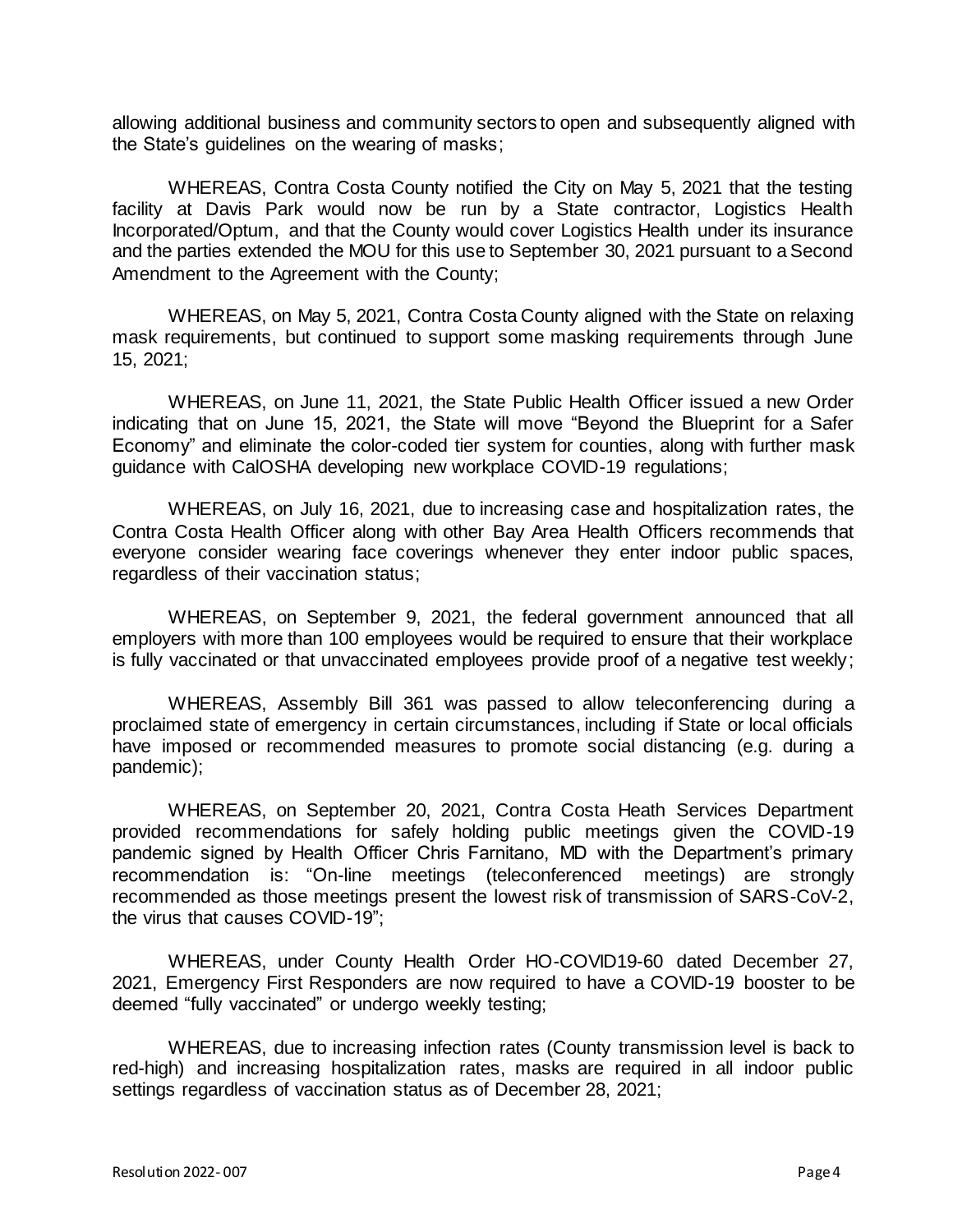WHEREAS turning to City actions, on April 6, 2020, pursuant to Resolution 2020- 042, the City Council extended the declaration of a local emergency and confirmed the actions taken by the Director of Emergency Services including but not limited to:

- 1. Emergency Services Order No. 1 issued March 23, 2020, which addressed operational issues during the emergency including a Modified City Operations Plan dated March 19, 2020; and
- 2. Revised Modified City Operations Plan dated April 1, 2020, declaring certain City projects as "Essential Governmental Functions/Public Works Projects" and further limiting activities;

WHEREAS, on April 20, 2020, pursuant to Resolution 2020-051, the City Council extended the declaration of a local emergency and confirmed the actions taken by the Director of Emergency Services including but not limited to:

- 1. Revised Modified City Operations Plan dated April 8, 2020 further limiting access to City Administrative Offices and essential services occurring at City facilities; and continuing to cancel all City-sponsored community events and gatherings per the Governor's State-wide Executive Orders No. N-25-20 (03/12/20) and No. N-33-20 (03/19/20) and Contra Costa County Health Department Order No. #HO-COVID-19-03 (03/31/2020);
- 2. City of San Pablo Administrative Policy Coronavirus (COVID-19): Families First Coronavirus Response Act (FFCRA) and Emergency Family and Medical Leave Expansion Act (EFMLE) dated April 1, 2020;
- 3. City of San Pablo Administrative Policy Limited Duration Telework Policy dated April 1, 2020;

WHEREAS, on May 4, 2020, pursuant to Resolution 2020-055, the City Council extended the declaration of a local emergency and confirmed the actions taken by the Director of Emergency Services including but not limited to:

- 1. Revised Modified City Operations Plan dated April 20, 2020 regarding face coverings in response to Contra Costa County Health Department Order No. #HO-COVID-19-08 (04/17/2020);
- 2. Revised Modified City Operations Plan dated April 30, 2020 in response to Contra Costa County Health Department Order No. #HO-COVID-19-09 (04/29/2020) extending the shelter-in-place order to May 31, 2020 but allowing some businesses and activities to resume; and
- 3. City Essential Business/Project Updates dated May 4, 2020;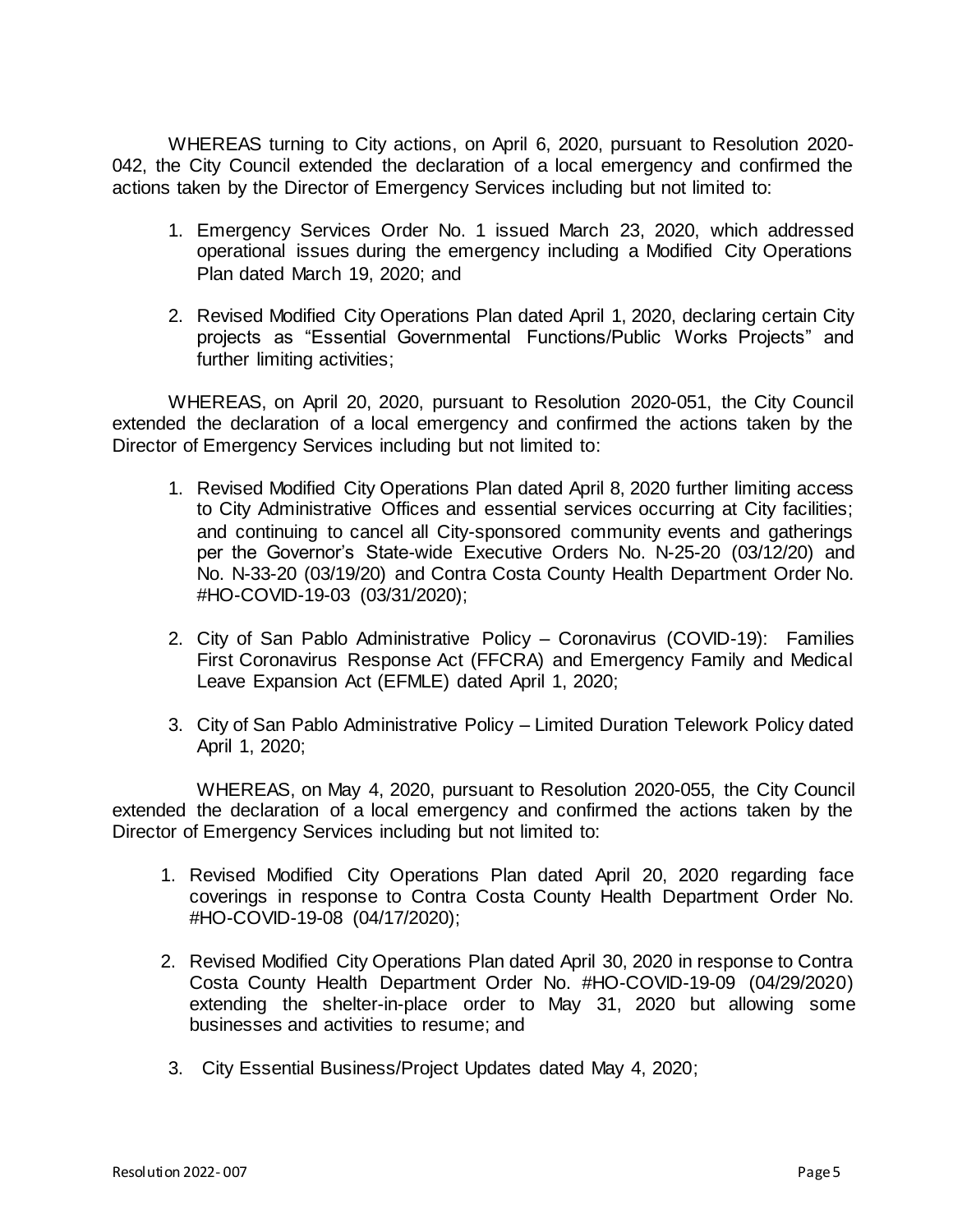WHEREAS, on May 18, 2020, pursuant to Resolution 2020-060, the City Council extended the declaration of a local emergency and confirmed the actions taken by the Director of Emergency Services including but not limited to:

1. Memorandum dated May 7, 2020 to implement COVID-19 Informational Hotline for San Pablo residents;

WHEREAS, on June 1, 2020, pursuant to Resolution 2020-068, the City Council extended the declaration of a local emergency and confirmed the actions taken by the Director of Emergency Services including but not limited to:

1. Letter dated May 22, 2020 to the Contra Costa County Health Services Department re: Casino San Pablo Notification to Re-Open and discussion with Contra Costa County Health Officials;

WHEREAS, on June 15, 2020, pursuant to Resolution 2020-077, the City Council extended the declaration of a local emergency and confirmed the actions taken by the Director of Emergency Services including but not limited to:

- 1. Memos from the City Manager and Assistant City Manager: "Expectations of Employees Returning to Work" dated June 3, 2020; "Protocols for Social Distancing -- COVID-19 Response Plan" dated June 3, 2020; "COVID-19 Health Screenings" dated June 3, 2020; and
- 2. Revised Modified City Operations Plan dated June 4, 2020

WHEREAS, on July 6, 2020, pursuant to Resolution 2020-086, the City Council extended the declaration of a local emergency and confirmed the actions taken by the Director of Emergency Services; and

WHEREAS, on July 20, 2020, pursuant to Resolution 2020-094, the City Council extended the declaration of a local emergency and confirmed the actions taken by the Director of Emergency Services including but not limited to:

1. COVID-19 Health Screening and Protocols for candidates and those involved with ballot measures who need to come to City Hall.

WHEREAS, the City has also established a City hotline for assistance with COVID-19 resources and questions; and

WHEREAS, on August 3, 2020, pursuant to Resolution 2020-105, the City Council extended the declaration of a local emergency and confirmed the actions taken by the Director of Emergency Services including but not limited to:

1. City Council Meeting Protocols at City Hall during COVID-19 Emergency;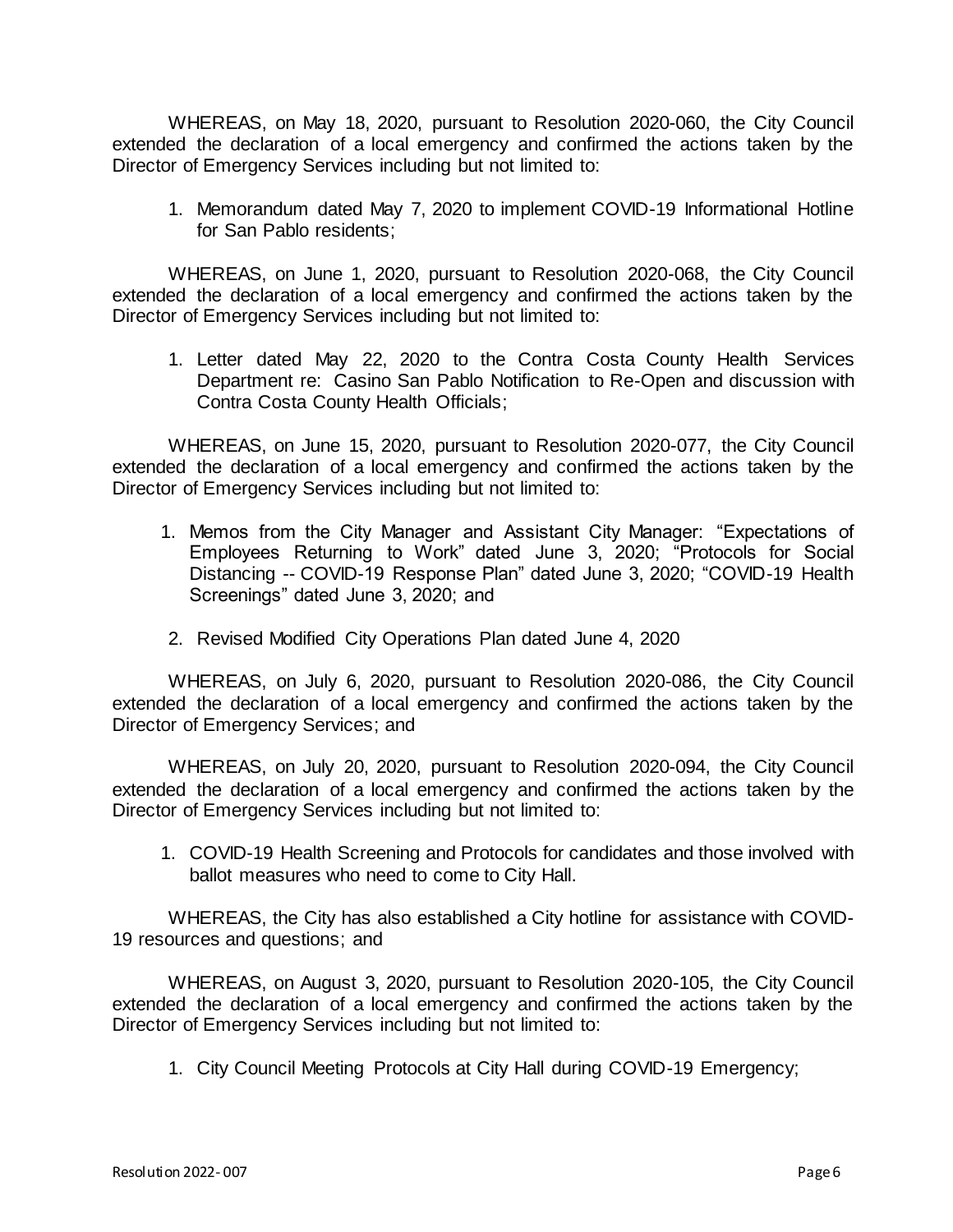WHEREAS, On September 8, 2020, pursuant to Resolution 2020-115, the City Council extended the declaration of a local emergency and confirmed the actions taken by the Director of Emergency Services including but not limited to:

1. "COVID-19 Hot Zone and Employee Reporting in the Workplace" dated August 6, 2020

WHEREAS, on September 8, 2020 per Resolution 2020-112, the City Council confirmed an agreement with Contra Costa County to provide financial support for the COVID-19 Youth/Young Adult Ambassadors to be trained about COVID-19 and then to prepare and post messages about COVID-19 on social media;

WHEREAS, on September 8, 2020 per Resolution 2020-116, the City Council amended the City Council Priority Workplan to explore the feasibility of a financial assistance grant or loan program for local San Pablo businesses affected by the COVID-19 pandemic in collaboration with the San Pablo EDC (San Pablo Economic Development Corporation);

WHEREAS, on September 21 2020, pursuant to Resolution 2020-123, the City Council extended the declaration of a local emergency and confirmed the actions taken by the Director of Emergency Services; and

WHEREAS, on September 21, 2020, the City Council also adopted Ordinance 2020- 010 repealing Ordinance 2020-006, which suspended automatic approval deadlines during the COVID-19 emergency. The City Council also approved Resolution 2020-124 extending the Housing Assistance Grant Program and Resolution 2020-125 creating an Ad Hoc City Council Committee to address COVID-19 issues;

WHEREAS, on October 5, 2020, pursuant to Resolution 2020-127, the City Council extended the declaration of a local emergency and confirmed the actions taken by the Director of Emergency Services; and

WHEREAS, on October 21, 2020, pursuant to Resolution 2020-131, the City Council extended the declaration of a local emergency and confirmed the actions taken by the Director of Emergency Services; and

WHEREAS, on November 2, 2020, pursuant to Resolution 2020-136, the City Council extended the declaration of a local emergency and confirmed the actions taken by the Director of Emergency Service since the last meeting, including but not limited to:

1. Coronavirus COVID-19 Update and Revised City Modified Operations Plan (Version #9 dated October 28, 2020)

WHEREAS, on November 2, 2020, pursuant to Resolution 2020-135, the City Council also authorized a one-time event sponsorship of \$3,000 for the Free COVID-19 Testing Event available to the public scheduled for Saturday, November 7, 2020; and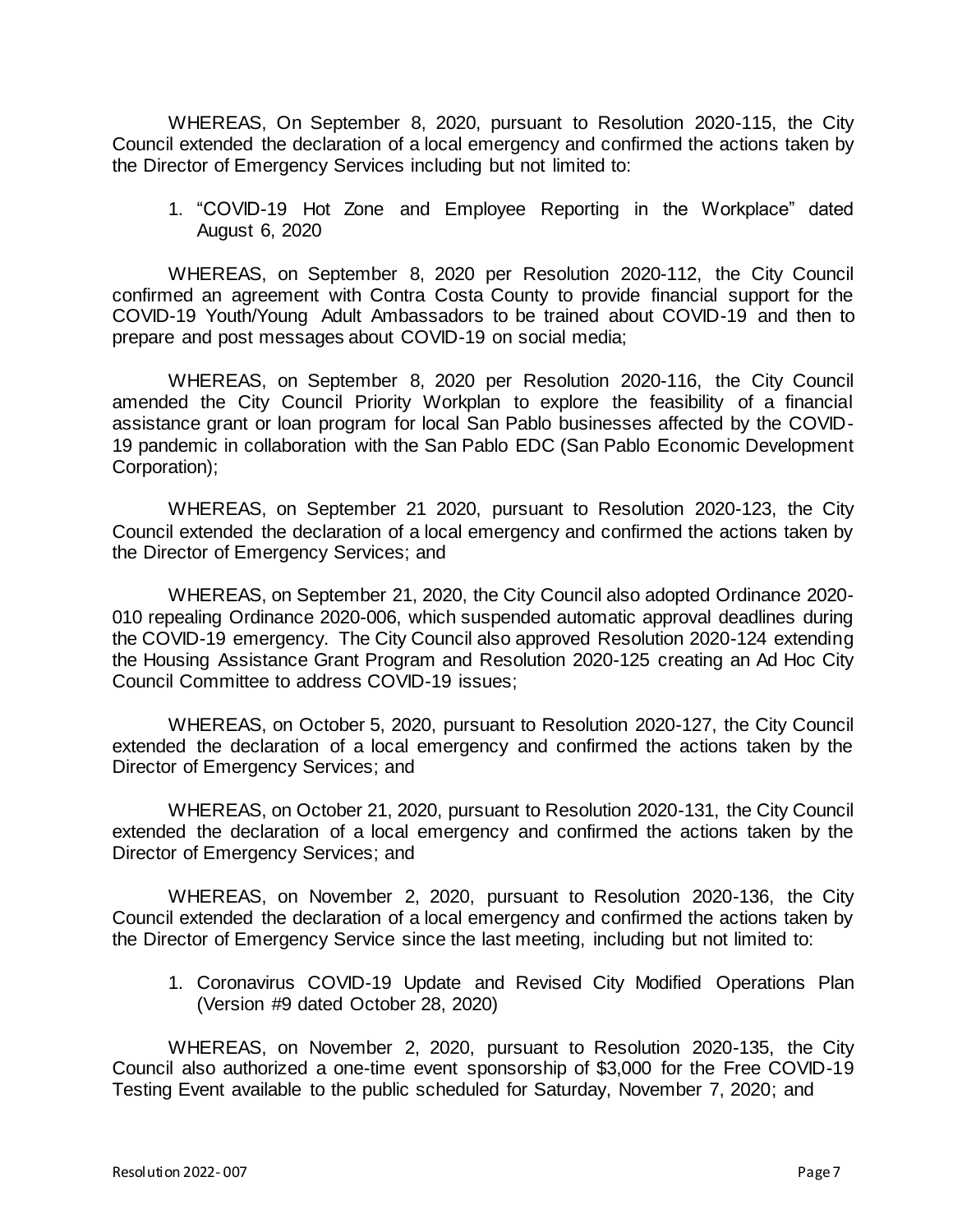WHEREAS, on November 16, 2020, pursuant to Resolution 2020-139, the City Council extended the declaration of a local emergency and confirmed the actions taken by the Director of Emergency Service since the last meeting; and

WHEREAS, on November 16, 2020, pursuant to Resolution 2020-143, the City Council also approved a memorandum of agreement with Contra Costa Health Services to create of COVID-19 testing site at the Davis Park Multi-purpose room; and

WHEREAS, on December 7, 2020, pursuant to Resolution 2020-154, the City Council extended the declaration of a local emergency and confirmed the actions taken by the Director of Emergency Services since the last meeting; and

WHEREAS, on December 21, 2020, pursuant to Resolution 2020-159, the City Council extended the declaration of a local emergency and confirmed the actions taken by the Director of Emergency Services since the last meeting; and

WHEREAS, on January 19, 2021, pursuant to Resolution 2021-02, the City Council extended the declaration of a local emergency and confirmed the actions taken by the Director of Emergency Services since the last meeting;

WHEREAS, on February 2, 2021, pursuant to Resolution 2021-10, the City Council extended the declaration of a local emergency and confirmed the actions taken by the Director of Emergency Services since the last meeting;

WHEREAS, on February 16, 2021, pursuant to Resolution 2021-14, the City Council extended the declaration of a local emergency and confirmed the actions taken by the Director of Emergency Services since the last meeting including but not limited to:

1. City's Revised Modified Operations Plan dated February 4, 2021 to implement stricter mask wearing requirement at City facilities;

WHEREAS, on March 1, 2021, pursuant to Resolution 2021-19, the City Council extended the declaration of a local emergency and confirmed the actions taken by the Director of Emergency Services since the last meeting;

WHEREAS, on March 1, 2021, pursuant to Resolution 2021-20, the City Council also authorized a letter agreement with Contra Costa County to continue providing financial support of up to \$4,200 for San Pablo youths to continue participating in the COVID-19 Youth and Young Adult Ambassadors program;

WHEREAS, on March 15, 2021, pursuant to Resolution 2021-024, the City Council extended the declaration of a local emergency and confirmed the actions taken by the Director of Emergency Services since the last meeting, including but not limited to including but not limited to the promulgation of the Temporary Administrative Policy regarding COVID-19 Families First Coronavirus Response Act (FFCRA) – Temporary City Extended Leave;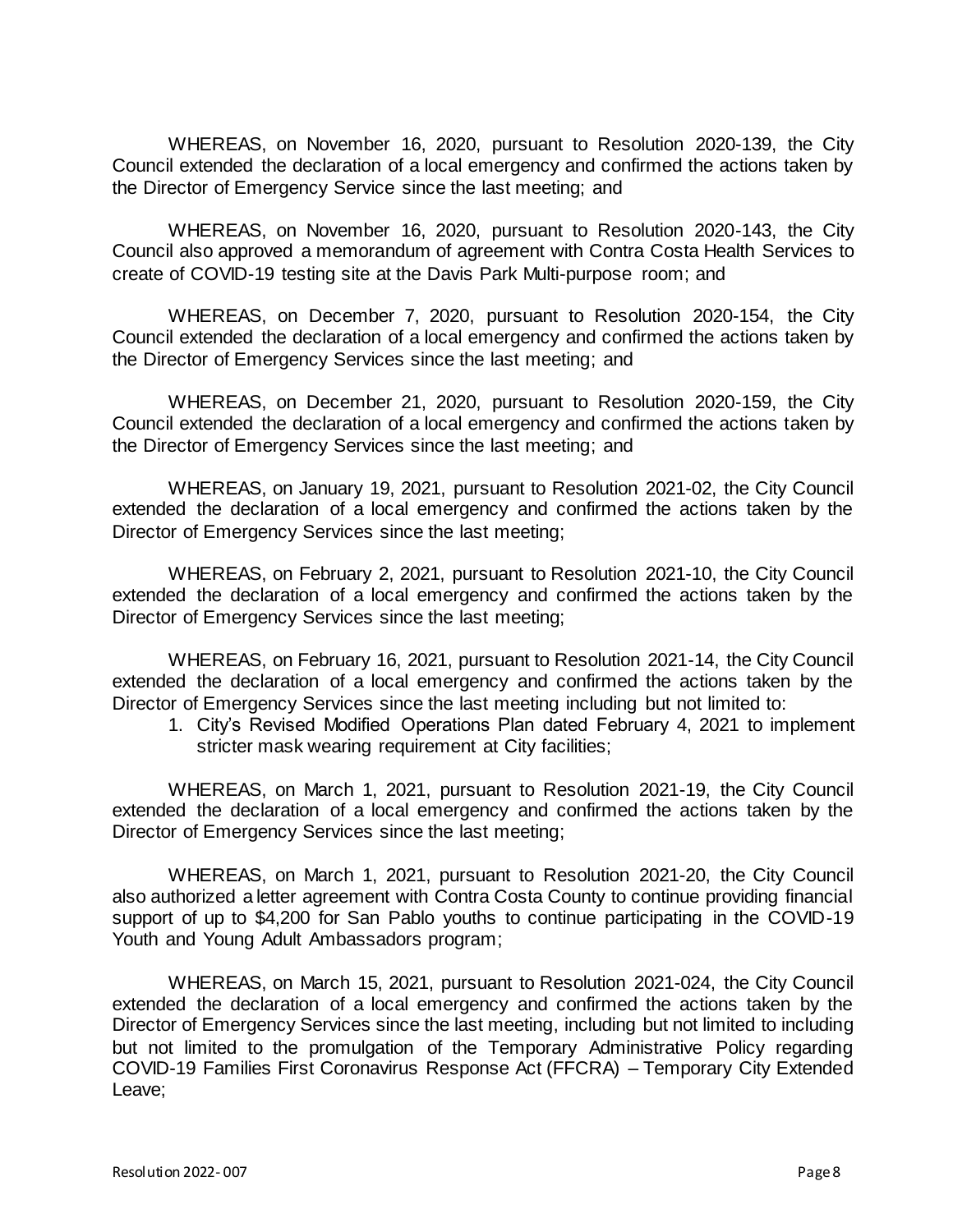WHEREAS, on March 15, 2021, pursuant to Resolution 2021-028, the City Council decided to cancel certain City-sponsored large-scale events for calendar year 2021 due to the COVID-19 pandemic;

WHEREAS, on April 5, 2021, pursuant to Resolution 2021-033, the City Council extended the declaration of a local emergency and confirmed the actions taken by the Director of Emergency Services since the last meeting;

WHEREAS, on April 5, 2021, pursuant to Resolution 2021-038, the City Council entered into an amended Memorandum of Agreement with the County to provide a framework for the County Public Health Department and City Manager to mutually agree to the use of additional City facilities for COVID-19 testing or vaccination sites;

WHEREAS, on April 5, 2021, pursuant to Resolution 2021-033, the City Council extended the declaration of a local emergency and confirmed the actions taken by the Director of Emergency Services since the last meeting;

WHEREAS, on April 19, 2021, pursuant to Resolution 2021-047, the City Council extended the declaration of a local emergency and confirmed the actions taken by the Director of Emergency Services since the last meeting;

WHEREAS, on May 3, 2021, pursuant to Resolution 2021-053, the City Council extended the declaration of a local emergency and confirmed the actions taken by the Director of Emergency Services since the last meeting;

WHEREAS on May 17, 2021, pursuant to Resolution 2021-057, the City Council extended the declaration of a local emergency and confirmed the actions taken by the Director of Emergency Services since the last meeting including but not limited to:

- 1. the COVID-19 Prevention Program required by CalOSHA; and
- 2. Logistic Health Incorporated as agent of the County running the Davis Park COVID-19 testing facility;

WHEREAS, on June 7, 2021, pursuant to Resolution 2021-066, the City Council extended the declaration of a local emergency and confirmed the actions taken by the Director of Emergency Services since the last meeting including but not limited to:

- 1. City Proposed Re-Opening Plan for Local Government Services v.11 issued May 13, 2021 by the City Manager/Director of Emergency Services; and
- 2. Revised COVID-19 Supplemental Sick Leave Policy dated May 17, 2021 as authorized by the federal American Rescue Plan Act and the State Senate Bill 95; and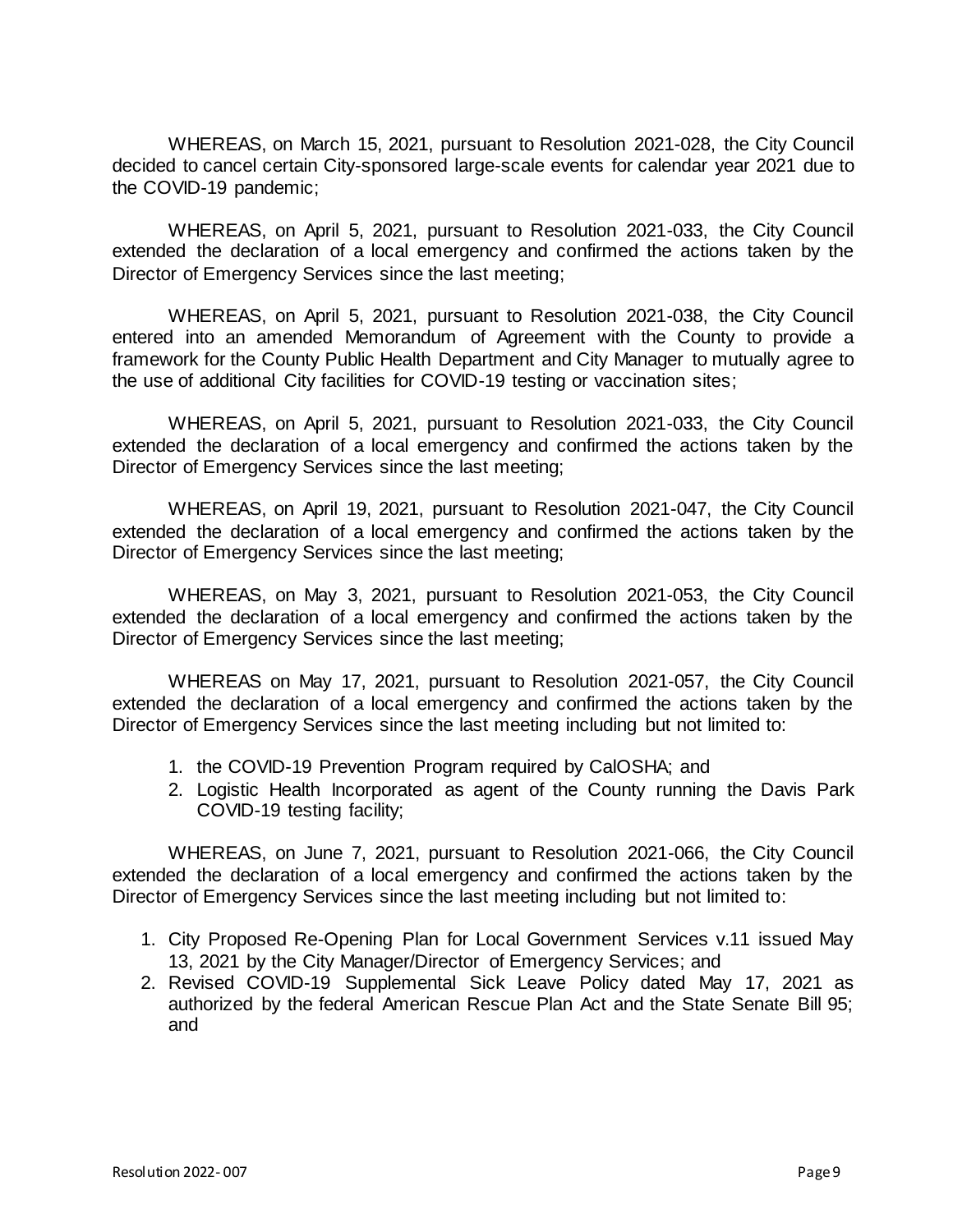WHEREAS, on June 21, 2021, pursuant to Resolution 2021-075, the City Council extended the declaration of a local emergency and confirmed the actions taken by the Director of Emergency Services since the last meeting;

WHEREAS, on July 6, 2021, pursuant to Resolution 2021-093, the City Council approved the implementation of the "Welcome Back Reopening Plan" dated July 1, 2021, which opened City parks and fields as of July 1, 2021 and amended the Preliminary Reopening phases to have Phase II of City employees working full-time in City facilities starting August 16, 2021;

WHEREAS, on July 19, 2021, pursuant to Resolution 2021-095, the City Council extended the declaration of a local emergency and confirmed the actions taken by the Director of Emergency Services since the last meeting including but not limited to:

- 1. Worksite-Specific COVID-19 Plan dated July 1, 2021
- 2. Second Amendment to the MOU with the County to extend COVID-19 testing at Davis Park to September 30, 2021;

WHEREAS, on August 2, 2021, pursuant to Resolution 2021-101, the City Council extended the declaration of a local emergency and confirmed the actions taken by the Director of Emergency Services since the last meeting;

WHEREAS, on September 7, 2021, pursuant to Resolution 2021-107, the City Council extended the declaration of a local emergency and confirmed the actions taken by the Director of Emergency Services since the last City Council meeting including but not limited to:

- 1. Modified City Operations Plan version 13 dated August 4, 2021 -- Due to a surge in COVID-19 infection rates in part caused by the Delta variant and stagnating vaccination rates, the City implemented a revised Modified Operations Plan that addressed:
	- a. Compliance with more stringent Cal-OSHA Emergency Temporary Standards (ETS) due to employee outbreaks of COVID-19
	- b. Mandatory submission of COVID-19 Employee Vaccination Forms
	- c. Postponement of Phase II to September 15, 2021 in City's adopted Welcome Back Re-opening Plan
- 2. Modified City Operations Plan version 14 dated August 24, 2021 that is effective September 1, 2021, City employees who are unvaccinated or refuse to provide vaccination status information will be required to be tested at least weekly. This step was taken in part due to increasing number of COVID-19 cases and exposures among City employees, which require the City to follow stricter Cal-OSAH requirements related to masking and social distancing to reduce COVID-19 exposures.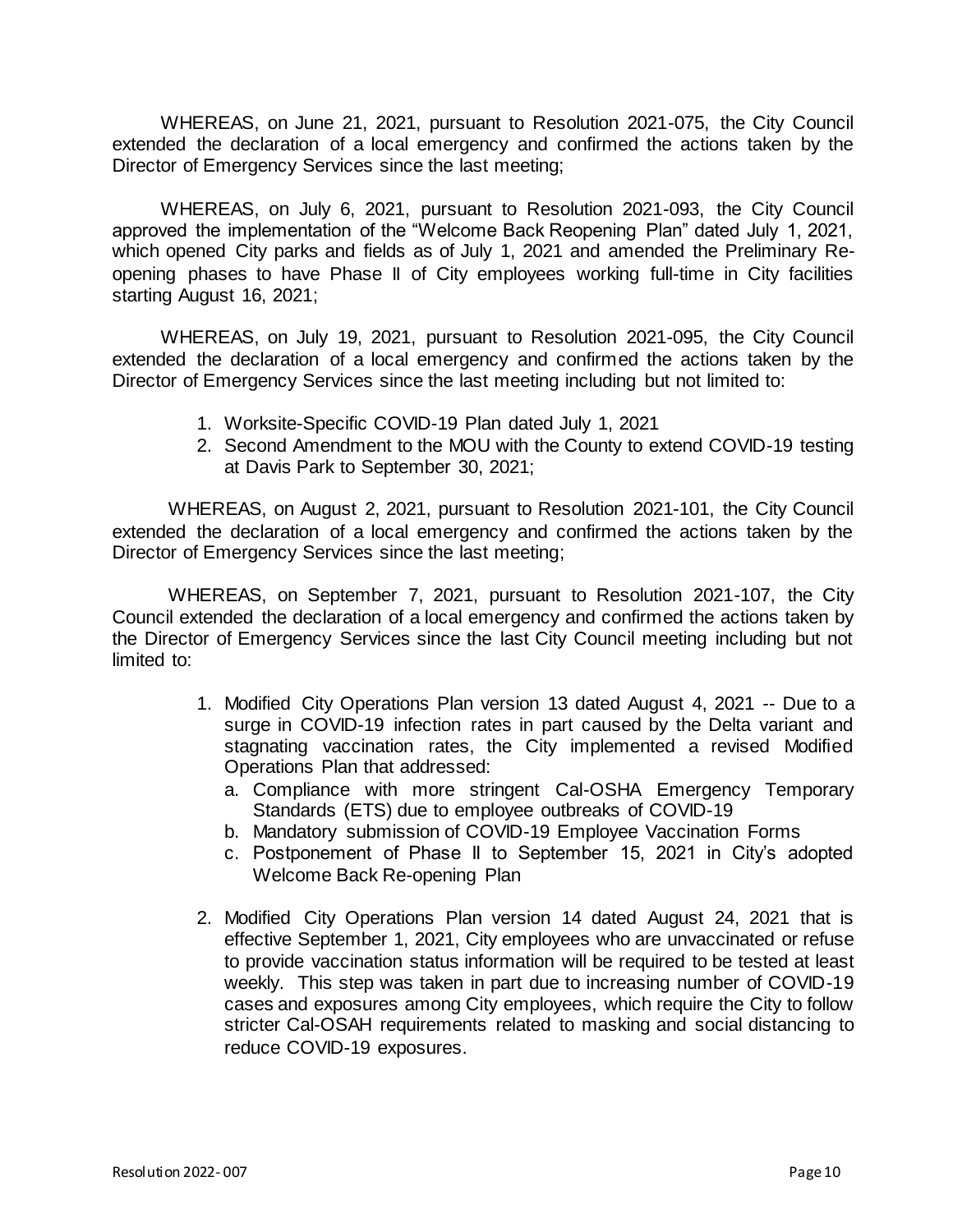3. Extended the County's use of the Davis Park Community Center for testing until December 31, 2021;

WHEREAS, on September 21, 2021, pursuant to Resolution 2021-121, the City Council extended the declaration of a local emergency and confirmed the actions taken by the Director of Emergency Services since the last meeting, including but not limited to:

> 1. Revised Modified City Operations Plan version 15 dated September 3, 2021 -- Due to a surge in COVID-19 infection rates in part caused by the Delta variant and stagnating vaccination rates, the City implemented a revised Modified Operations Plan that requires elected officials to provide proof of vaccination or a negative COVID-19 test within prior 72 hours of entering a City facility, worksite or event.

WHEREAS, on September 29, 2021, at a Special City Council meeting, the City Council determined that the City Council and other San Pablo Brown Act bodies would continue to meet remotely due to COVID-19 social distancing recommendations from Contra Costa Health Department;

WHEREAS, on October 4, 2021, pursuant to Resolution 2021-129, the City Council extended the declaration of a local emergency; determined that the City Council and other Brown Act bodies in the City of San Pablo continue to meet remotely due to COVID-19 social distancing recommendations from Contra Costa Health Department and for the safety of all in accordance with Assembly Bill 361's revisions to the Brown Act to address remote meetings during emergencies; and confirmed the additional actions taken by the Director of Emergency Services, including those actions taken since the last Council meeting;

WHEREAS, on October 18, 2021, pursuant to Resolution 2021-131, the City Council extended the declaration of a local emergency; determined that the City Council and other Brown Act bodies in the City of San Pablo continue to meet remotely due to COVID-19 social distancing recommendations from Contra Costa Health Department; and confirmed the additional actions taken by the Director of Emergency Services, including those actions taken since the last Council meeting including but not limited to:

1. Revised Modified City Operations Plan version 16 dated September 14, 2021 regarding rules for those entering City facilities and participating in City programs;

WHEREAS, on November 1, 2021, pursuant to Resolution 2021-141, the City Council extended the declaration of a local emergency; determined that the City Council and other Brown Act bodies in the City of San Pablo continue to meet remotely due to COVID-19 social distancing recommendations from Contra Costa Health Department; and confirmed the additional actions taken by the Director of Emergency Services, including those actions taken since the last Council meeting including but not limited to: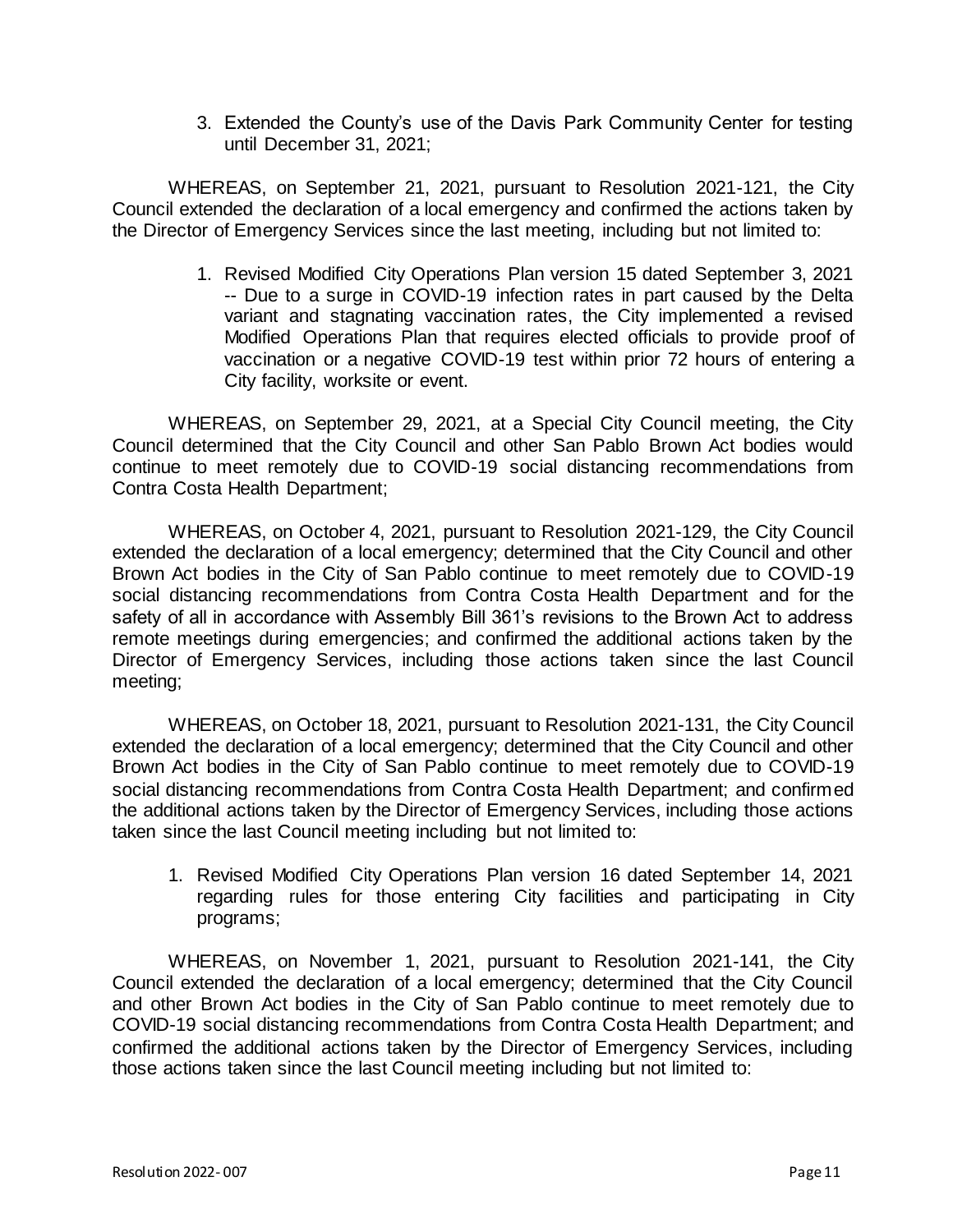1. Revised Modified City Operations Plan version 17 dated October 14, 2021 regarding rules for those entering City facilities and participating in City programs;

WHEREAS, on November 15, 2021, pursuant to Resolution 2021-147, the City Council extended the declaration of a local emergency; determined that the City Council and other Brown Act bodies in the City of San Pablo continue to meet remotely due to COVID-19 social distancing recommendations from Contra Costa Health Department; and confirmed the additional actions taken by the Director of Emergency Services, including those actions taken since the last Council meeting;

WHEREAS, on December 6, 2021, pursuant to Resolution 2021-152, the City Council extended the declaration of a local emergency; determined that the City Council and other Brown Act bodies in the City of San Pablo continue to meet remotely due to COVID-19 social distancing recommendations from Contra Costa Health Department; and confirmed the additional actions taken by the Director of Emergency Services, including those actions taken since the last Council meeting including but not limited to:

- 1. Execution of a Third Amendment to Memorandum of Agreement with the County for use of Davis Park Community Center for COVID-19 testing until December 31, 2021 which the City Council confirmed on September 7, 2021.
- 2. Authorization of a Fourth Amendment to Memorandum of Agreement with the County for use of Davis Park Community Center for COVID-19 testing under March 31, 2022;

WHEREAS, on December 20, 2021, pursuant to Resolution 2021-161, the City Council extended the declaration of a local emergency; determined that the City Council and other Brown Act bodies in the City of San Pablo continue to meet remotely due to COVID-19 social distancing recommendations from Contra Costa Health Department; and confirmed the additional actions taken by the Director of Emergency Services, including those actions taken since the last Council meeting;

WHEREAS, as set forth in the staff reports and presentations accompanying each Resolution extending the declaration of a local emergency and as reported in federal, state and county public health websites, the COVID-19 cases and deaths continue to rise with San Pablo continuing to be identified as a "hot spot" with a high per capita rate of confirmed COVID-19 cases in Contra Costa County; although, the vaccination rate is increasing; and

WHEREAS, according to the East Bay Economic Development Alliance's (East Bay EDA) Business Recovery Survey Results published on May 19, 2020, 80% of East Bay businesses are "microbusinesses" employing fewer than 10 employees, which often have limited cash reserves and are not positioned to take on more debt to survive COVID19 and shelter-in-place orders; microbusinesses are more likely to be minority- or women-owned compared to larger businesses; nearly 40% of the survey respondents were temporarily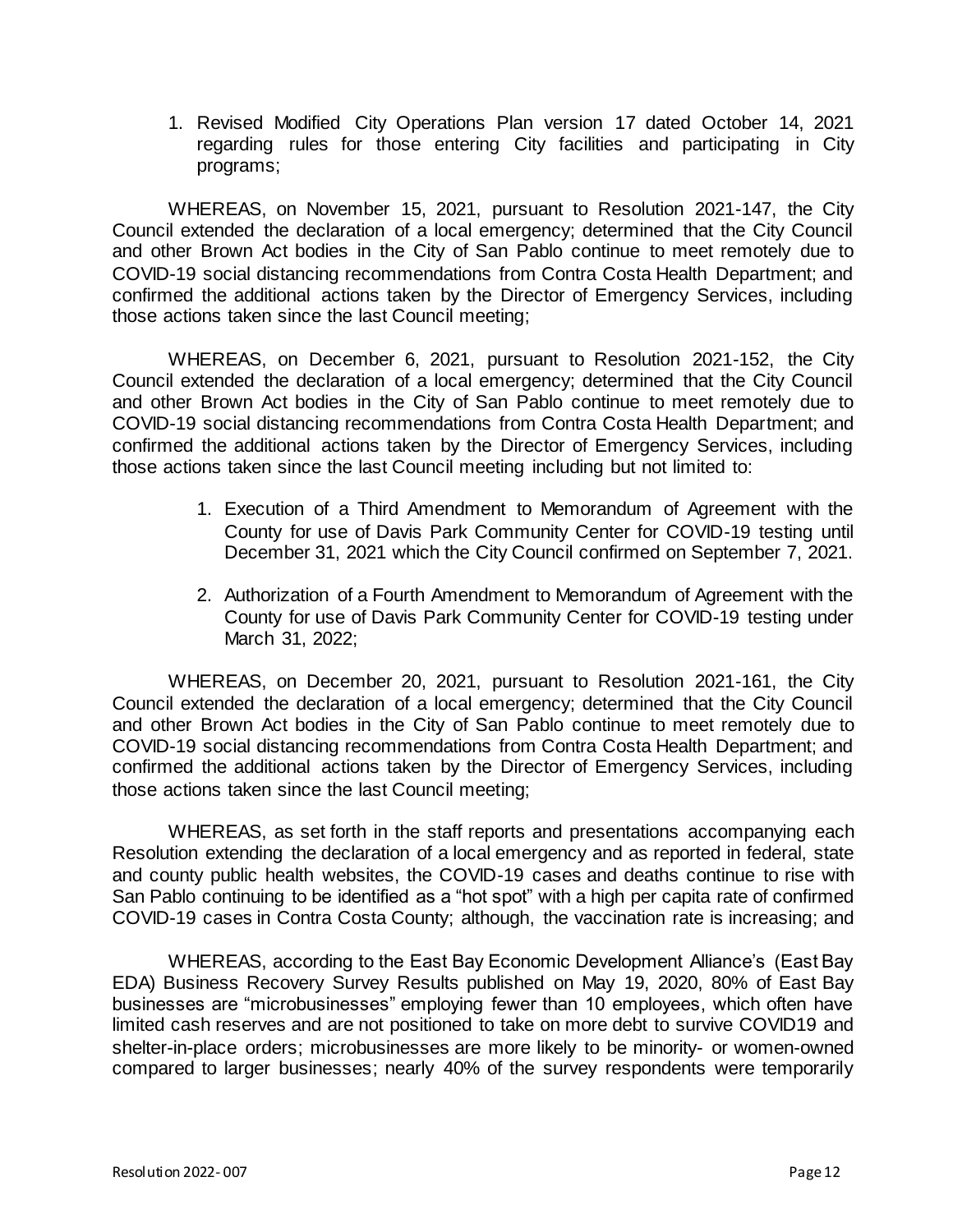closed because they were not considered "essential" and 42.3% of West Contra Costa County businesses temporarily closed;

WHEREAS, eleven out of fifteen surveyed West Contra Costa County businesses indicated staff reductions in the 75-100% range, with layoffs and revenue losses hitting lowwage workers the hardest with impacts in the following industries: food and beverage; retail and personal services; hospitality/leisure/entertainment;

WHEREAS, many San Pablo residents have experienced job loss or reduced hours due to COVID-19 and shelter-in-place orders;

WHEREAS, Contra Costa County overall saw an increase in unemployment from a March unemployment rate of 4.1 percent to an April unemployment rate of 14.5 percent, with nearly 3.7 million Californians filing for unemployment during the first six weeks of COVID-19 pandemic and the nation seeing the highest level of unemployment in 70 years;

WHEREAS, according to the East Bay EDA, there were 25,560 jobs lost in the East Bay during March and April, representing nearly 30% of job cuts in the nine-county Bay Area. However, the Urban Institute estimated 45,666 low-income jobs (annual earnings below \$40,000) lost just in Contra Costa County through May 8, 2020;

WHEREAS, it was reported in the LA Times on August 21, 2020 that California's unemployment rate is at 13.3% with 3 million on unemployment and 202,136 new claims in the week prior to the article. Contra Costa County's rate is 14.5% with 77,600 unemployed individuals;

WHEREAS, on December 14, 2020, the website for the State's Employment Development Department (EDD) showed that California's unemployment rate in September 2020 was 11.0% with 2,058,800 unemployed individuals, but that data was from September 12 before the current shut down. In February 2021, the unemployment rate in California was 8.5%;

WHEREAS, California's July 2021 unemployment rate of 7.6% was 5.6 percentage points lower than it was in July 2020; although, new unemployment claims continue

WHEREAS, to address these economic impacts and the critical need that residents remain sheltered during the pandemic to decrease the transmission of COVID-19, on April 27, 2020, the City Council adopted Urgency Ordinance 2020-008 temporarily prohibiting evictions of residential and commercial real property tenants impacted by the COVID-19 pandemic and establishing a moratorium on rent increases. In addition, on May 4, 2020, pursuant to Resolution 2020-054, the City Council approved the guidelines for a grant program for residents financially impacted by COVID-19;

WHEREAS, on June 29, 2020, the City Council increased the grant for COVID Housing Assistance Program for FY 2019/20 (Resolution 2020-081) and established a COVID Housing Assistance Program for FY 2020/21 (Resolution 2020-082), which was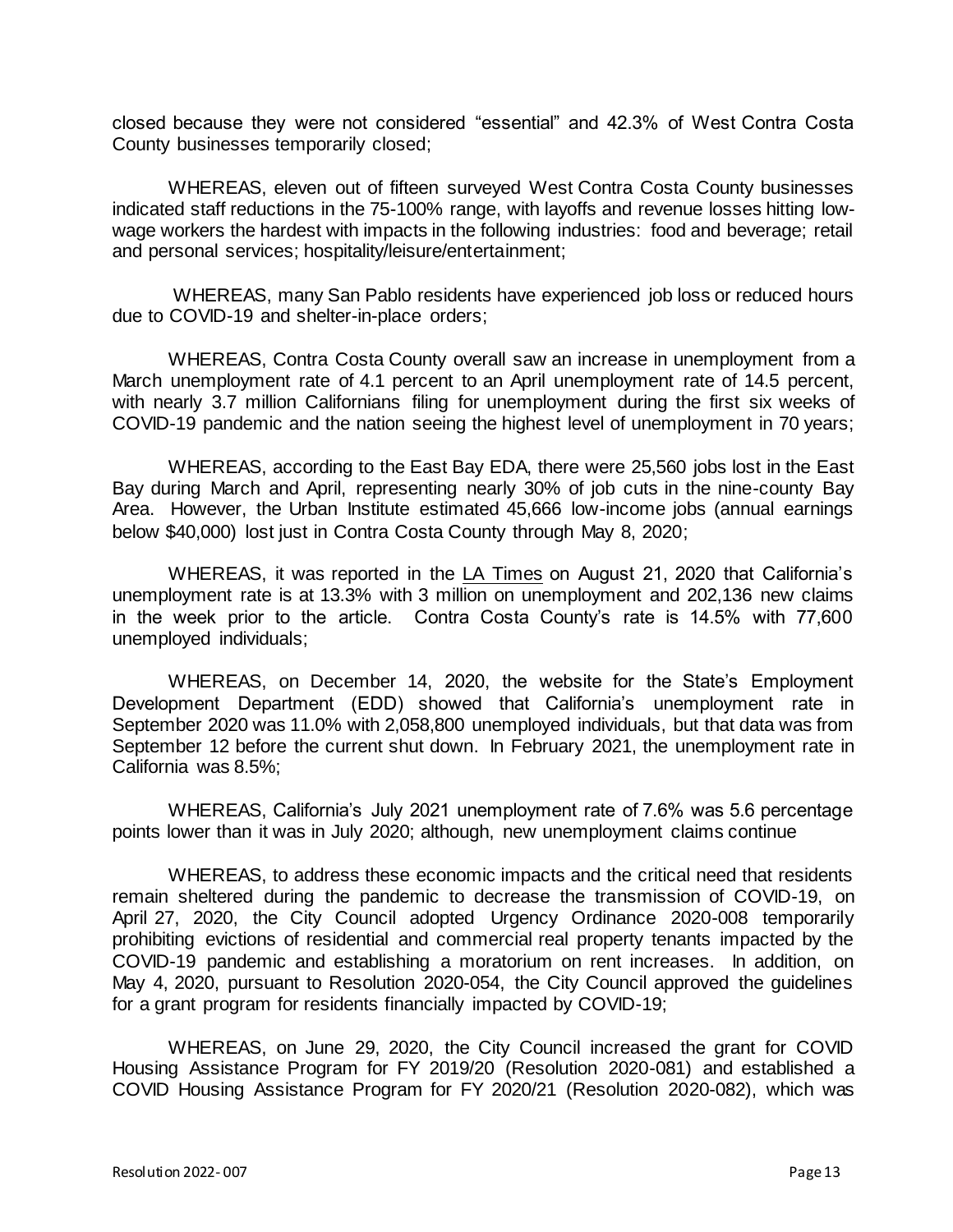extended on January 19, 2021, pursuant to Resolution 2021-006 and further extended to June 30, 2021 pursuant to Resolution 2021-031;

WHEREAS, on June 7, 2021, pursuant to Resolution 2021-082, the City Council increased the grant amounts for 2020/21 to \$2,000 per eligible household. In addition, the City Council, pursuant to Resolution 2021-083, extended the Housing Assistance grant program at \$2,000 per eligible household to September 30, 2021 or until grant funds run out, whichever is sooner;

WHEREAS, on October 21, 2020, pursuant to Resolution 2020-133, the City Council established and approved program guidelines for the San Pablo "Back to Business" COVID-19 Relief Fund to offer forgivable loans to small businesses with the San Pablo Economic Development Corporation administering the program with funds that were reallocated from the City's Community Grant Foundation program;

WHEREAS, the City of San Pablo lost \$2.34 million in revenue for each month that Casino San Pablo was closed and continues to lose revenue with modified Casino operations due to public health restrictions, in addition to \$1.3 million every month from other City revenue sources, forcing a hiring freeze, suspension of all non-essential spending and layoff of part-time employees;

WHEREAS, the economic recovery from COVID-19 and its impacts are estimated to be in terms of years not months;

WHEREAS, the City received the 2021 payment of \$3.7 million of funding from the federal American Rescue Plan of 2021 (ARPA) in July 2021 and expects the second half in July 2022 and pursuant to Resolution No. 2021-104, the City Council directed staff to proceed with a Community Needs Assessment process to determine ARPA Funding Priorities and Allocations based on further staff analysis of ARPA eligible fund expenses;

WHEREAS, on October 4, 2021, pursuant to Resolution No. 2021-130, the City Council allocated the ARPA funds to a separate fund with \$3,706,733 earmarked for City revenue losses;

WHEREAS, in addition, during the past two years, the nation experienced civil unrest in the wake of the death of George Floyd while detained by a Minneapolis police officer on May 25, 2020, which has led to peaceful protests, but also to some rioting and looting in neighboring communities in violation of shelter-in-place and social distancing orders that could further exacerbate the spread of COVID-19 and placing additional demands on public safety resources, which are already taxed by COVID-19 issues;

WHEREAS, the City Manager/Director of Emergency Services recommends that the City Council extend the declaration of a local emergency; determine that the City Council and other Brown Act bodies in the City of San Pablo continue to meet remotely due to COVID-19 social distancing recommendations from Contra Costa Health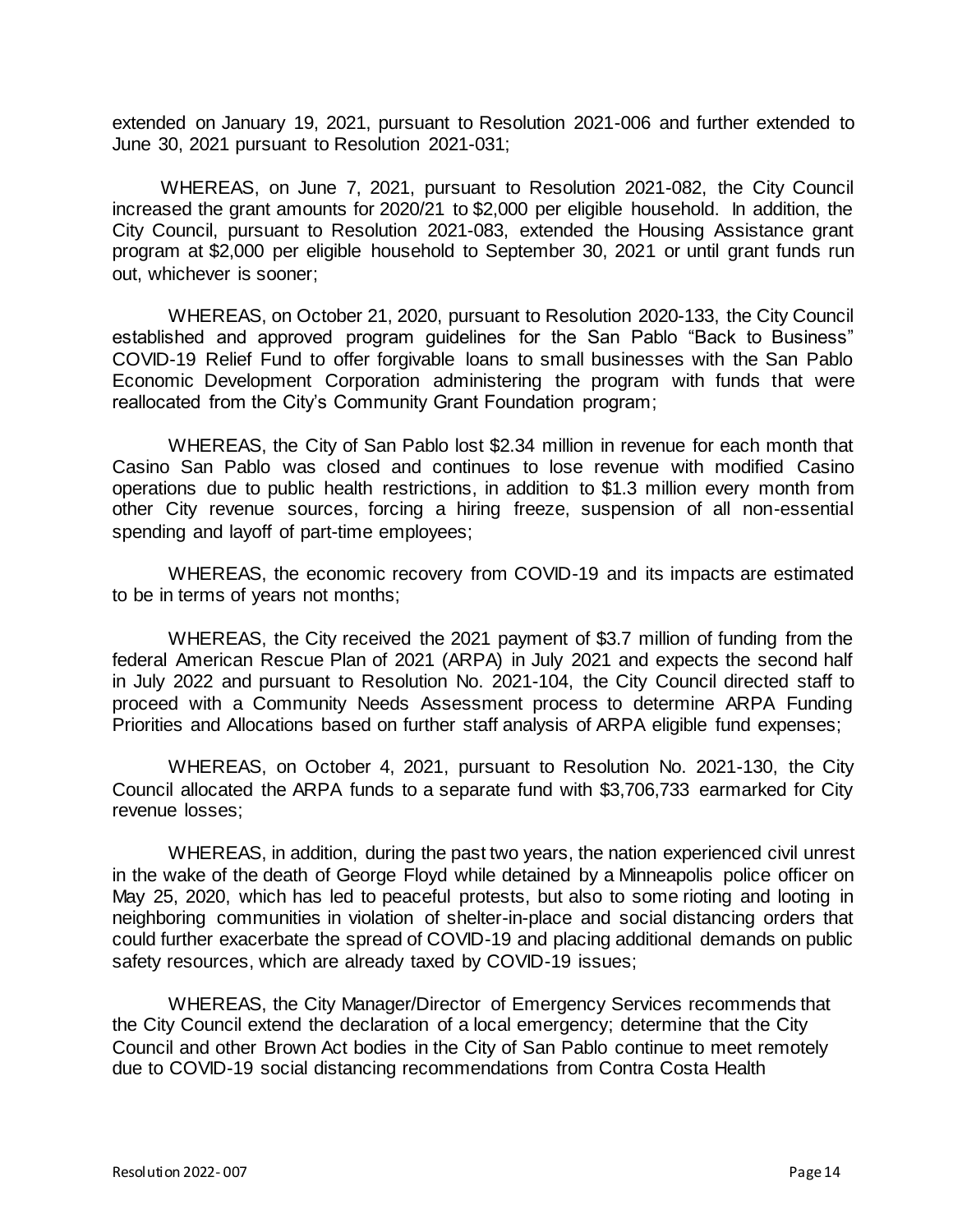Department; and confirm the additional actions taken by the Director of Emergency Services, including those actions taken since the last Council meeting:

- 1. Revised Modified City Operations Plan version 18 dated January 7, 2022 regarding rules for those entering City facilities and participating in City programs including the shutting down of City administrative offices for the week of January 10, 2022 and directing applicable City staff to work remotely; and
- 2. City Administrative Policy for COVID-19 Vaccination or Mandatory Testing revised January 7, 2022, including that all new City employees must be vaccinated unless granted medical or religious exemption;

WHEREAS, the City Council of the City of San Pablo hereby finds conditions of extreme peril to the health and safety of persons and property have continued within the City of San Pablo caused by COVID-19 including not only health impacts but economic impacts with many residents having jobs eliminated or hours reduced, as well as impacts to the City's own financial condition; these conditions are or are likely to be beyond the control of the services, personnel, equipment, and facilities of the City of San Pablo and require the combined forces of other political subdivisions to combat; and these conditions are of such extreme peril to warrant and necessitate the proclamation of the existence of a local emergency;

NOW, THEREFORE, BE IT RESOLVED by the City Council of the City of San Pablo that:

- 1. A local emergency continues to exist throughout the City of San Pablo commencing on or about 7:00 am on Monday, March 16, 2020 and shall be deemed to continue to exist until its termination is proclaimed by the City Council of the City of San Pablo;
- 2. All actions taken by the Director of Emergency Services and City Manager in response to this local emergency are confirmed; and
- 3. During the existence of said local emergency, the Director of Emergency Services and the Emergency Organization of the City shall continue to have the duties and responsibilities as set forth in Resolution 2020-034; and
- 4. In compliance with Assembly Bill 361 and the revised Government Code section 54953(e), the City Council has reconsidered the circumstances of the state of emergency and determines that the City Council, Local Successor Agency, City Housing Successor Agency, City of San Pablo Joint Powers Financing Authority, City Council Standing Committees, and Commissions subject to the Brown Act shall continue to meet remotely through tele-conference or video-conference given the following findings: